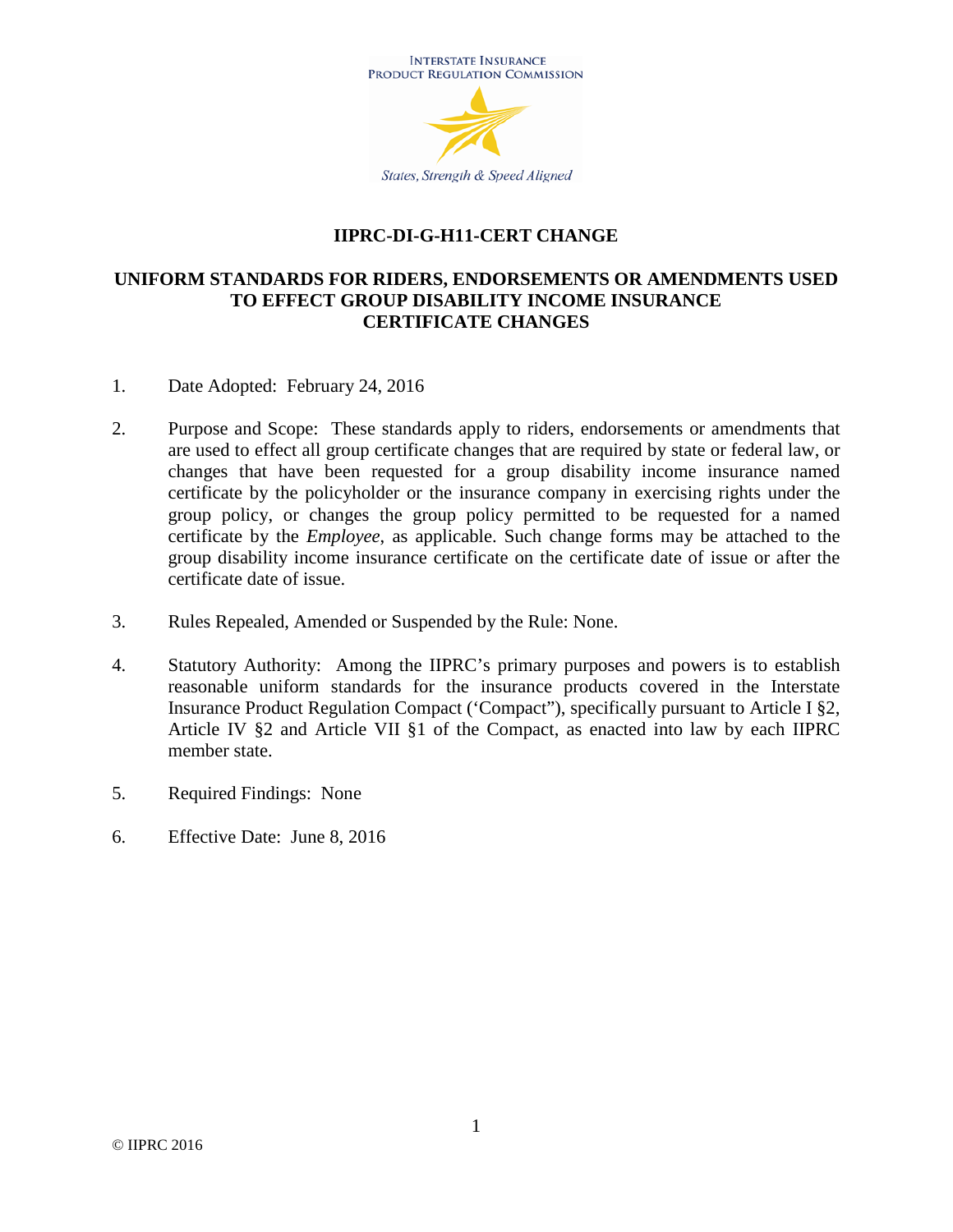Date: 2/24/2016 Adopted by the IIPRC Uniform Standards for Riders, Endorsements Or Amendments Used to Effect Group Disability Income Insurance Certificate Changes

# **UNIFORM STANDARDS FOR RIDERS, ENDORSEMENTS OR AMENDMENTS USED TO EFFECT GROUP DISABILITY INCOME INSURANCE CERTIFICATE CHANGES**

#### **Table of Contents**

| <b>Provision/Section</b><br><b>SCOPE</b> |                                               | Page                        |
|------------------------------------------|-----------------------------------------------|-----------------------------|
| §1.                                      | <b>Additional Submission Requirements</b>     |                             |
|                                          | A. General                                    |                             |
|                                          | B. Variability of Information                 | $\mathcal{D}_{\mathcal{L}}$ |
| §2.                                      | <b>Benefit Provisions</b>                     | 2                           |
|                                          | A. Group Certificate Change Form Requirements |                             |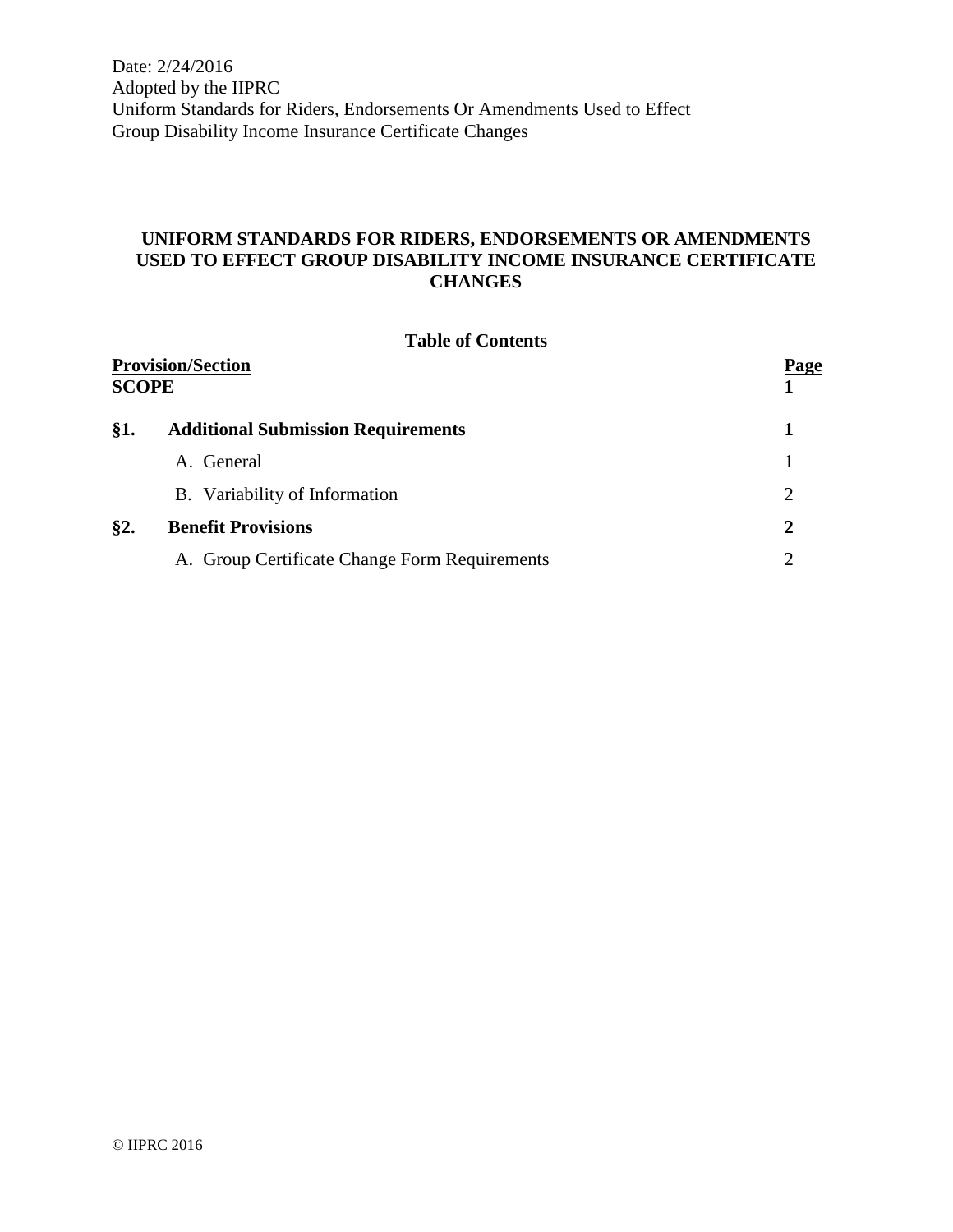Date: 2/24/2016 Adopted by the IIPRC Uniform Standards for Riders, Endorsements Or Amendments Used to Effect Group Disability Income Insurance Certificate Changes

### **UNIFORM STANDARDS FOR RIDERS, ENDORSEMENTS OR AMENDMENTS USED TO EFFECT GROUP DISABILITY INCOME INSURANCE CERTIFICATE CHANGES**

*Scope***:** These standards apply to riders, endorsements or amendments that are used to effect all group certificate changes that are required by state or federal law, or changes that have been requested for a group disability income insurance named certificate by the policyholder or the insurance company in exercising rights under the group policy, or changes the group policy permitted to be requested for a named certificate by the *Employee*, as applicable. Such change forms may be attached to the group disability income insurance certificate on the certificate date of issue or after the certificate date of issue.

**Mix and Match:** These standards are not available to be used in combination with State Product Components as described in Section 111(b) of the Operating Procedure for the Filing and Approval of Product Filings, except that these standards are available to be used in combination with state-approved group life insurance policies and annuity contracts, provided that the disability income rider and all the components associated with the disability income rider, e.g. application and rates, are filed and approved in accordance with the applicable uniform standards. These standards are available to be used in combination with IIPRC-approved group insurance forms.

**Self-Certification:** These standards are not available to be filed using the Rule for the Self-Certification of Product Components Filed with the Interstate Insurance Product Regulation Commission.

Terms not defined in these standards that are capitalized and italicized have the meanings specified in the Group Disability Income Insurance Policy and Certificate Standards for Employer Groups.

"Policyholder" as used in these standards means the entity to whom the group policy was issued.

# **§ 1 ADDITIONAL SUBMISSION REQUIREMENTS**

## **A. GENERAL**

The following additional submission requirements shall apply:

- (1) Include all forms filed for approval with the filing. Highlight changes to a previously approved form.
- (2) If the filing is being submitted on behalf of an insurance company, include a letter or other document authorizing the firm to file on behalf of the insurance company.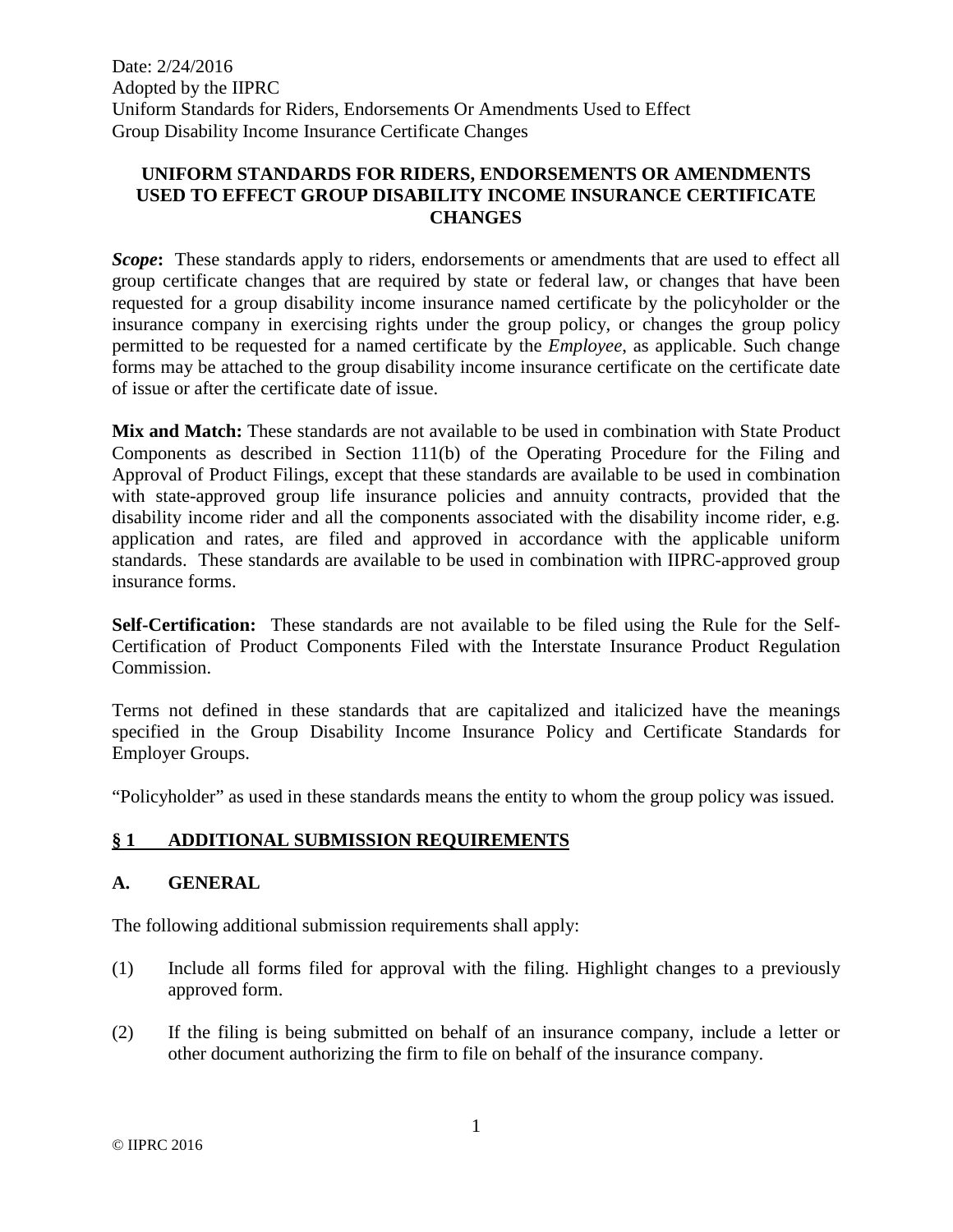- (3) If the form contains variable items, include the Statement of Variability. The submission shall also include a certification that any change or modification to a variable item shall be administered in accordance with the requirements in the Variability of Information section, including any requirements for prior approval of a change or modification.
- (4) Include a certification signed by an insurance company officer that the form has a minimum Flesch Score of 50. See Appendix A of the respective group disability income insurance product standards with which the form will be used for the Flesch methodology.
- (5) Include a listing by filing jurisdiction of the types of group certificates with which the form will be used, including the group certificate form numbers, the corresponding approval date for these certificates and any filing identification number.
- (6) Include a statement whether the form will be made a part of a group certificate at issue or is intended for use after the date of issue of the certificate, or both.

# **B. VARIABILITY OF INFORMATION**

- (1) The insurance company may file a generic group certificate change form to accommodate all the certificate changes required to reflect the underwriting needs of an insurance company. To support the use of such form, the submission shall include a Statement of Variability providing information sufficient to identify the potential certificate changes that may be made.
- (2) The insurance company shall identify items that will be considered variable. The item shall be bracketed or otherwise marked to denote variability. The submission shall include a Statement of Variability that will discuss the conditions under which each variable item may change.
- (3) The group certificate changes to be made shall be consistent with the Statement of Variability filed for such certificate change form and the Statement of Variability filed for the group disability income insurance certificate for which the change is being made, as well as the insurance company's underwriting guidelines for such certificate.
- (4) Items such as officer titles and officer signatures may be denoted as variable and may be changed without notice or prior approval.

## **§ 2 BENEFIT PROVISIONS**

## **A. GROUP CERTIFICATE CHANGE FORM REQUIREMENTS**

(1) The full corporate name of the insurance company shall appear on the form.

© IIPRC 2016